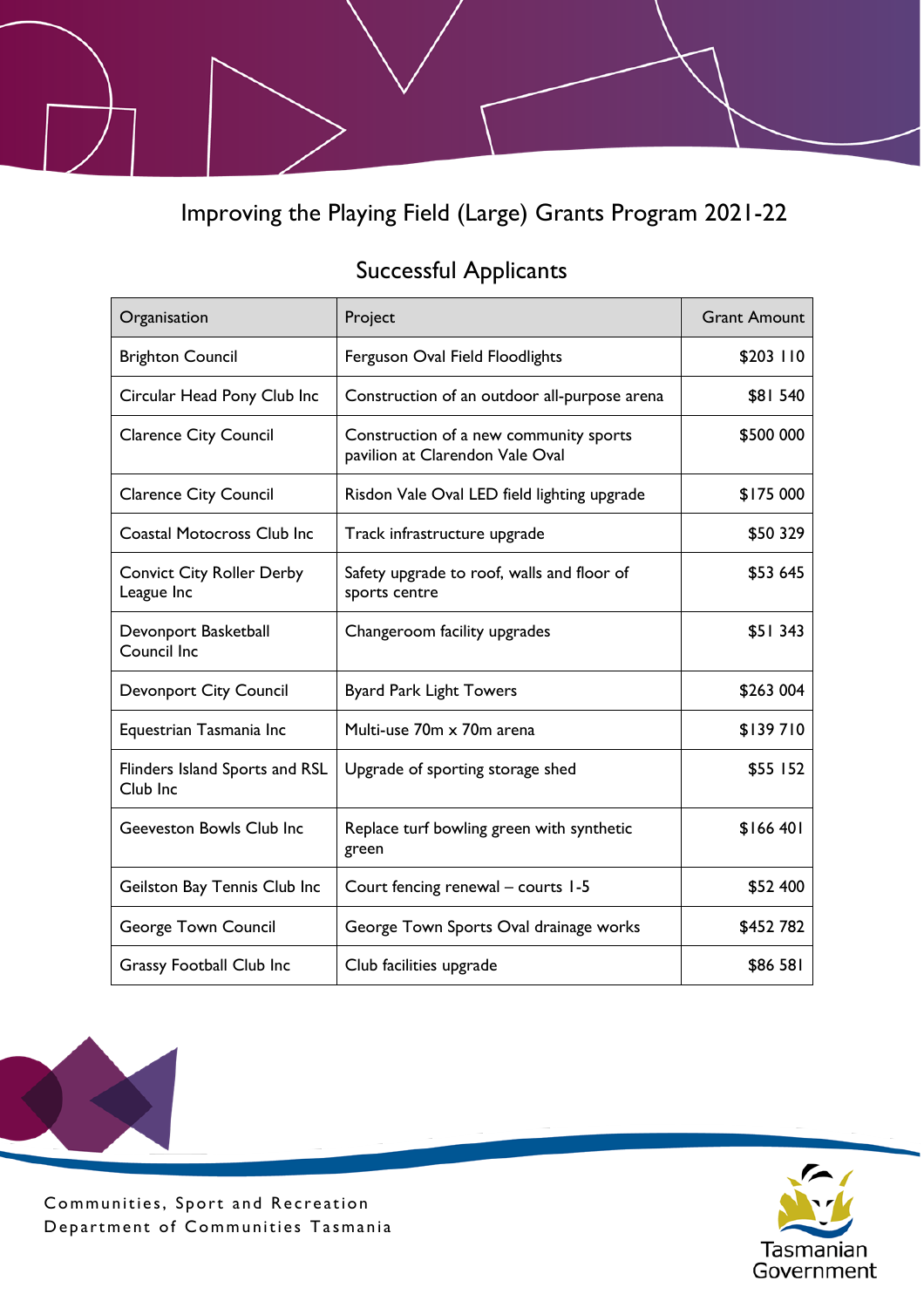| Organisation                                    | Project                                                                               | <b>Grant Amount</b> |
|-------------------------------------------------|---------------------------------------------------------------------------------------|---------------------|
| Greens Beach Golf Club Inc                      | Golf course amenities facilities (stage 1)                                            | \$166318            |
| <b>Grenadiers Basketball Club</b><br>Inc        | Lauderdale gym basketball upgrade                                                     | \$90 518            |
| <b>Hobart City Council</b>                      | Domain Athletics Centre - throws area<br>resurfacing                                  | \$251 693           |
| <b>Hobart City Council</b>                      | Lights at Sandown Oval 2                                                              | \$203 991           |
| <b>Hobart Gymnastics Academy</b><br><b>Inc</b>  | Gymnastics floor replacement project                                                  | \$77016             |
| Hockey Tasmania Inc                             | Upgrade of Pitch 2 at Tasmanian Hockey<br>Centre                                      | \$365 000           |
| Huntingfield Pony & Riding<br>Club Inc          | Pony yards and water jump renovations                                                 | \$71 394            |
| Invermay Bowls and<br><b>Community Club Inc</b> | Change room and accessibility improvements                                            | \$200 000           |
| Kingborough Council                             | Kingborough Mountain Bike Park                                                        | \$262 683           |
| Kingston Tennis Club Inc                        | Improve and replace existing court surfaces                                           | \$220 000           |
| Latrobe Council                                 | Latrobe Recreation Ground changeroom<br>redevelopment                                 | \$500 000           |
| Launceston Junior Motor<br>Cycle Club Inc       | Track upgrade                                                                         | \$70 000            |
| <b>Meander Valley Council</b>                   | New squash courts at Deloraine Community<br>Complex                                   | \$500 000           |
| Mount Pleasant Football Club<br><b>Inc</b>      | Mt Pleasant Recreation Ground change room<br>upgrade                                  | \$200 000           |
| Prospect Junior Football Club<br><b>Inc</b>     | Safety fencing - ground perimeter fence and<br>barrier netting for Prospect Vale Park | \$65 959            |